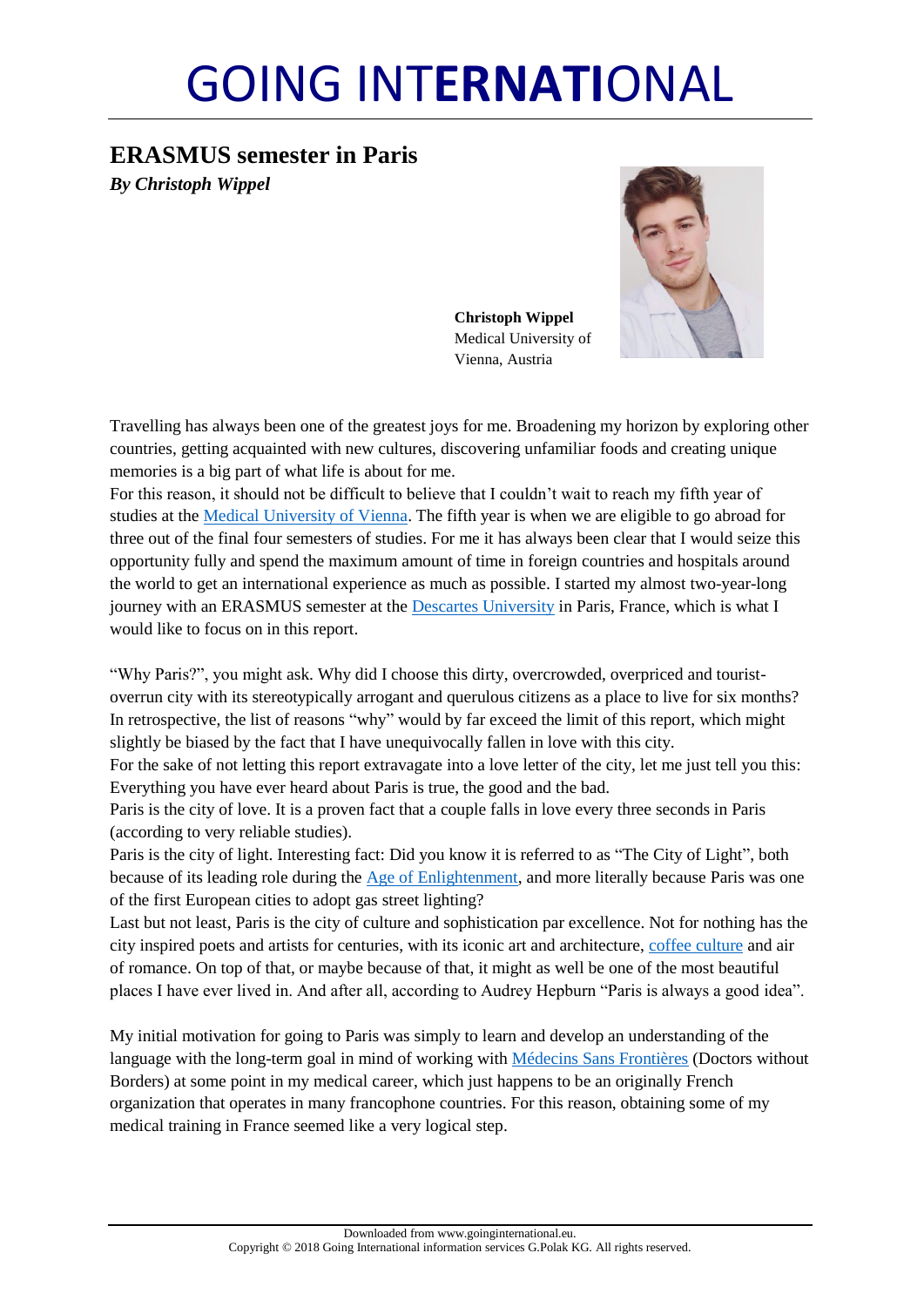### **Application process**

The application process was very straight-forward and depends on the university's ERASMUS regulations. Since the [Descartes University](http://www.parisdescartes.fr/) is a partner school of the Medical University of Vienna, I simply had to register in the International Relations section of my medical school's online student access homepage before the given deadline. I had to rank three choices of partner universities in order of preference. Students are then placed according to their "academic merit", which is just a fancy wording for the scores of my three big annual exams I had passed so far. I was notified about my successful match with my first preference in December, one year prior to the start of the Erasmus semester. I could choose the length of my stay, anywhere between three and twelve months. I chose the golden middle of 6 months and decided to complete four out of seven clinical rotations of the fifth year at the Descartes University. I had to prove a B2-language proficiency in French for a successful placement. Since my school-French had been dormant for quite some years, you can imagine that this did pose a little bit of a problem for me. For this reason, I decided to take two French courses at the Language Center of the University of Vienna. The classes were a lot of fun and proved at least on paper my ability to communicate in French on a B2 level, which would later turn out to not even remotely be the case in reality.

## **Finding my accommodation – a challenge!**

As the time of departure came closer I started to become a little bit concerned with the question of where I would find an accommodation? Neither ERASMUS, nor my university were a very big help in this regard, at least not for a placement in Paris. I tried my luck on several flat share websites and Facebook, but not being locally present and with my then still very limited French skills, it turned out to be very tricky to find a room, especially for only a limited amount of time.

I was getting very frustrated in my search for an urban habitat when I found out about the so-called ["Cité Universitaire",](http://www.ciup.fr/en/) an enormous student residence that was established after "World War I" in order to create a meeting place for students from around the world in a spirit of peace and unity. It includes 40 houses, most of them designated to a specific country and some with a quite impressive architecture. The application for a room was very simple through the website. It was a big relief after my burdensome and unsuccessful search for an accommodation in the French capital. I was assigned to a small studio apartment including a bathroom and a small kitchen in the *Maison de Provinces de France* for the entire length of my semester. Looking back, I couldn't have been happier with this choice of accommodation. Located in the 14<sup>th</sup> arrondissement in the south of Paris right at the convenient RER metro line, the Cité provided an excellent hub to go out and explore the city and especially the wide green areas and the adjacent [park Montsouris](https://en.wikipedia.org/wiki/Parc_Montsouris) proved to be an excellent place to relax and study during the warmer spring and summer months.

#### **The clinical rotation à [la](https://de.pons.com/%C3%BCbersetzung/franz%C3%B6sisch-deutsch/la) [française](https://de.pons.com/%C3%BCbersetzung/franz%C3%B6sisch-deutsch/fran%C3%A7aise)**

In France one clinical rotation is always 3 months. Starting in their second year of studies, French medical students spend every morning in the hospital and leave between 12 pm and 1 pm to attend school classes, lectures or various seminars in the afternoon. Rotations at my University [\(Medical](https://www.meduniwien.ac.at/web/)  [University of Vienna\)](https://www.meduniwien.ac.at/web/) during my fifth year were only intended to last 4 weeks and I had to complete 7 in total. Since the French University was not very flexible with the length of rotations, it was a bit difficult to accommodate 4 rotations in six months. The agreement was that I would complete two rotations of 3 months respectively in the mornings and during two out of the six months I would do another 2 rotations in the afternoons but only for four weeks each.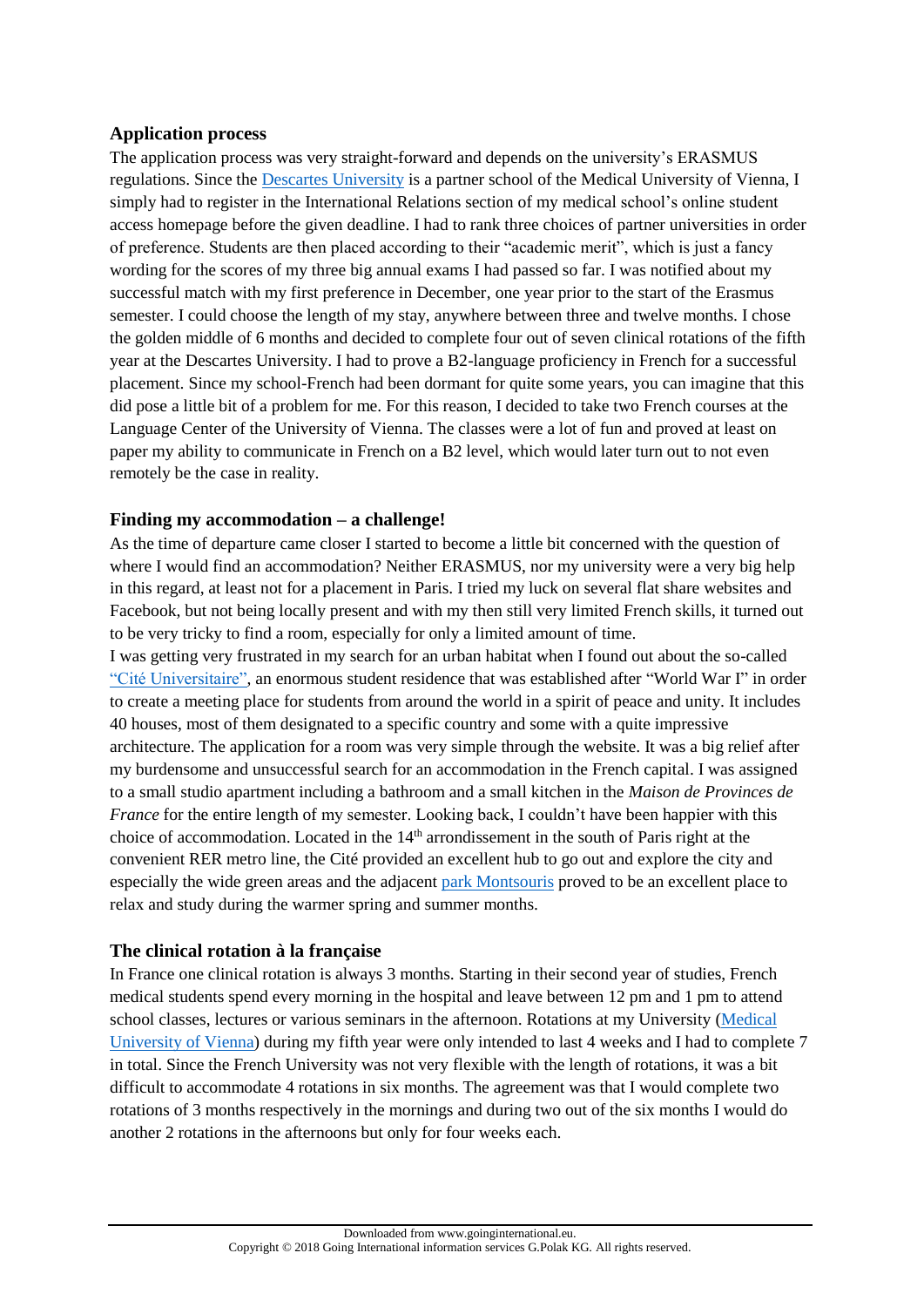I started my first rotation in Neurology at the [Hôpital Sainte Anne.](http://www.ch-sainte-anne.fr/) The hospital, established in 1651, is one of Paris' oldest medical institutions and specialized in Psychiatry and Neurology. On my way to the hospital on the first day, I felt very nervous, mainly because I was not confident with my level of French at all. Getting there I had to master my first conversations by asking around where to find the way to the Neurology conference room. Everything went fine so far. I found the right room or at least I thought so, because I was one hour early, and nobody was there yet. I didn't mind though, since this gave me more time to settle in and go over some of the basic phrases in my head "Salut, je m'appelle Christoph.", "Je suis étudiant Eramsus d'Autriche." etc. I was very anxious for the first costudents to come in and talk to me. We were about 15 students, spread across three wards and I turned out to be the only foreign student among them. The first day was only an introductory day. We were told our responsibilities, our working hours, the usual procedures and rules of the service. We were assigned night shifts, our week of vacation and we registered at the administration office. This was a lot of information to take in for me and since I didn't understand most of it, I only learned about it afterwards when two very friendly and supportive co-students went over everything again with me in a veeery slow French.

All the students were assigned to one of the "Internes", the junior doctors, who were responsible for us and gave us various tasks and little teaching sessions throughout the day. Every three weeks we rotated to a different section of the ward, each with a slightly different specialization, e.g. strokes, parkinsons, multiple sclerosis etc. Each student was responsible for three patients and took care of these patients from admission to discharge. Furthermore, we had to examine them every day before rounds, present them during rounds, write notes, order labs or refer them for imaging.

Even though everybody was really nice and understanding, the first few weeks were a nightmare for me. It turns out that using a foreign language in a professional setting is a very different thing than speaking it in the sheltered environment of a language course. Even understanding basic things and what was going on around posed me a lot of difficulties.

For the first three to four weeks I was essentially just passively tagging along with my co-students, observing and here and there asking questions. There were innumerable occasions where I felt just plain dumb. But to my own astonishment, all the doctors were incredibly sympathetic with me and slowly I started to notice improvements. During the second month my French got a lot better, and I felt confident enough to take on one patient by myself. Everything still took me a lot longer than my fellow students. But to have responsibility for one patient seemed like a decent work load and I didn't feel as useless anymore as I did at the beginning. By the end of my first 3-month rotation I felt like I was a fully functioning member of the team with the same responsibilities as my co-students. I was able to understand pretty much everything, and I could communicate proficiently with my patients.

In the course of every rotation each student has to give a 30-minute presentation about a related topic in the respective field of the rotation. Luckily mine was at the very end of the rotation when I felt a little bit more at ease with the language. Nonetheless, presenting a medical topic in front of all my colleagues in French was still a very big deal for me. Mastering it was the final hurdle before going into my next rotation, but now with full confidence.

#### **Gynecology and Obstetrics**

My second rotation was in Obstetrics at [Port Royal Maternité,](http://www.materniteportroyal.fr/) one of Paris' biggest maternity centers. Again, we were about 15 students at the service and we rotated every two weeks between the wards, the day-clinic and the operating and delivery rooms. Our responsibilities were taking care of patients, presenting them at the morning rounds, assisting in the OR during Caesarean-sections and of course "normal" deliveries or simply observing in the clinic.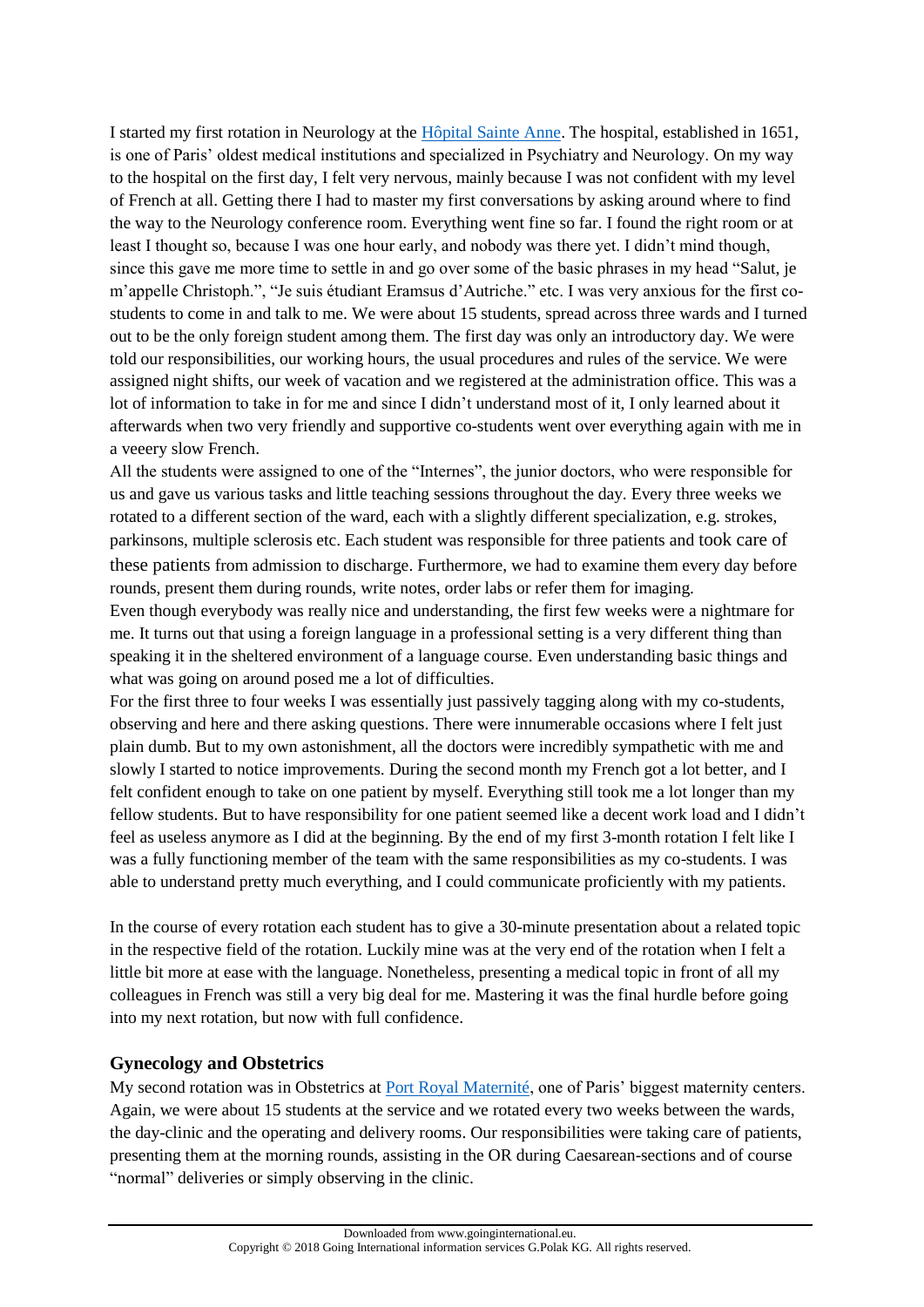For my afternoon rotations, I did one month in Pediatric Cardiac Surgery at [Hôpital Necker,](http://hopital-necker.aphp.fr/) Paris' biggest and a world-renowned children's hospital, and one month in Intensive Care at the [Institut](https://imm.fr/)  [Mutualiste Montsouris](https://imm.fr/). Since French medical students only work in the mornings, I was the only student there, which gave me even more chance to work closely together with the doctors.

Overall the rotations are very well organized and structured, every student has his/her responsibilities and duties, there are plenty of teaching opportunities and doctors are generally very friendly and delighted if you show interest. You can feel that this system of students working in the hospital has been well established in French medical schools. Everybody is very used to having students around and the team really relies on the work of their students. The students, for their part, having been involved in hospital work from their second year of medical school on, are very well versed and confident in clinical and patient related work – one of the biggest differences compared to the medical education system in Austria or Germany.

## **Administrative challenges**

To conclude this report, I will go over some administrative topics that are probably good to know. France is known for its overly complicated bureaucracy and not surprisingly I spent a good amount of the first two weeks running around the city trying to get all my paper work done.

During the first days upon arrival, students are asked to go to the International Office of the University to hand in all ERASMUS papers, the passport, bank information etc. in order to get an inscription confirmation and a student ID card. Hospitals in France pay their students a small amount as compensation for their work. Prerequisite for a payment, however, is a French bank account. Finding a bank that would accept students who are in the country only for six months was not a very easy task. I got lucky with the [Societé Général,](https://www.societegenerale.com/) which also offered a 100-euro bonus for students of the Descartes University.

The city of Paris offers financial housing aid to all European citizens. It is a very complicated and lengthy process to apply for this aid, but you are pretty much guaranteed to receive between 100 and 200 euros a month, so it is definitely worth it! They ask for an international birth certificate, which you can easily get from your local authority at home. You then have to sign up on the website. With the printed confirmation and all your other documents (university inscription confirmation, copy of your passport, confirmation of your Paris residence, tenancy agreement, birth certificate etc.) you go to one of the CAF centers and register. It can take up to 3 months until you get your compensation.

Transportation can be quite expensive in Paris, but the metro system is one of the best in the world. Also, there is a law which requires employers to pay half of their employees' transportation costs. This includes the hospital where students complete their rotations. For this reason, it is worth getting a ["PassNaviGO"](https://www.ratp.fr/en/titres-et-tarifs/navigo-monthly-and-weekly-travel-passes) for about 70 euros a month because you get reimbursed about 35 euros from the hospital.

Paris is a very expensive city, there is no doubt about it. However, with the ERASMUS scholarship, the small salary from the hospital, the CAF housing financial aid and the transportation reimbursement, it is affordable to anyone, so this should definitely not be a reason that keeps you from going to Paris. And on top of all that, if you're a European Citizen under the age of 26, all the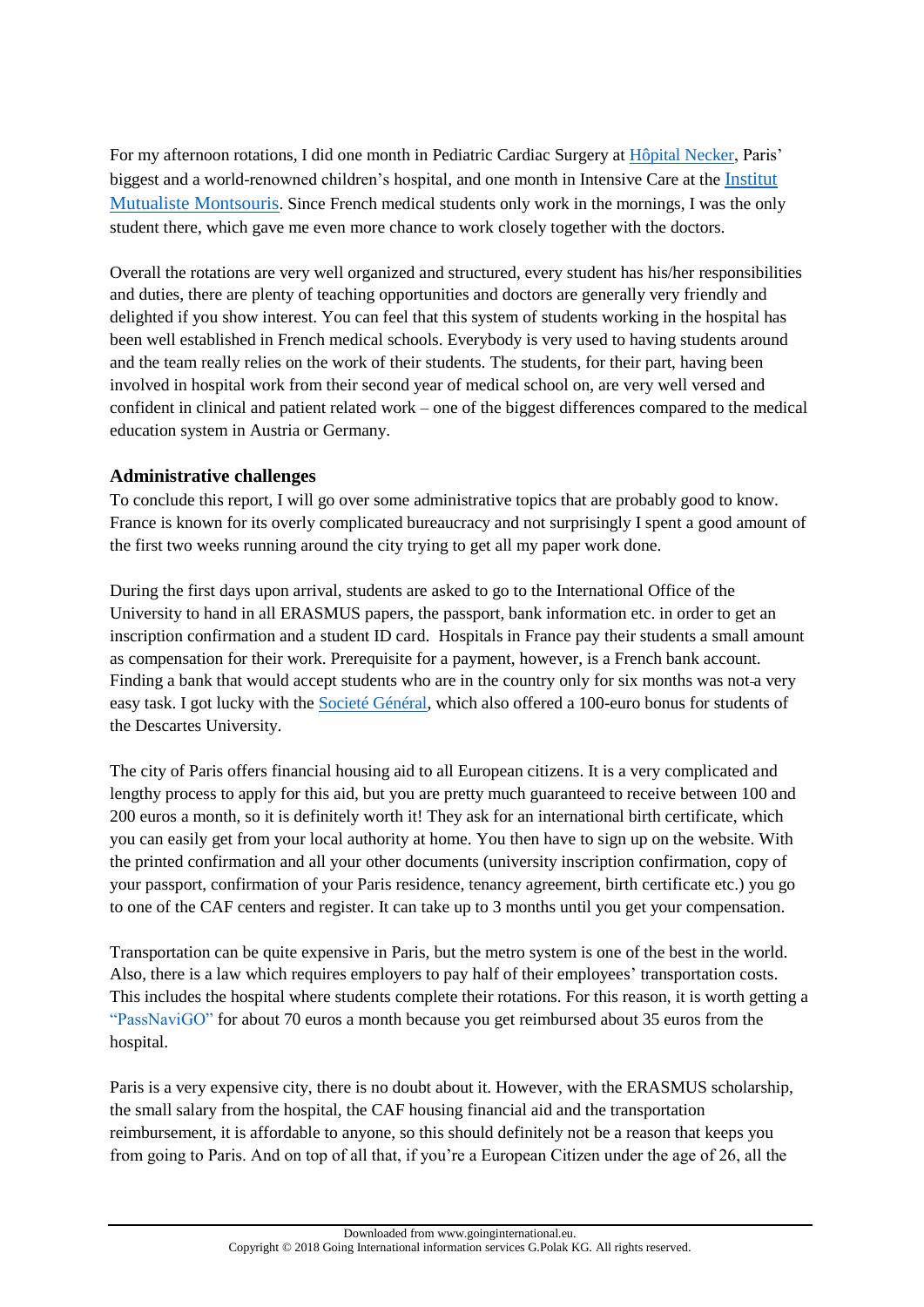big and famous museums and sights (Louvre, Musée d'Orsay, Centre Pompidou, Arc de Triomphe etc.) are completely and entirely free!!!

#### **Interesting websites:**

- All the information you need about the [ERASMUS+](https://erasmusplus.at/) program.
- Official website of the [Université Paris Descartes.](https://www.univ-paris5.fr/)
- Official website of the [housing financial aid.](https://www.caf.fr/)
- Official website of the [Cité Universitaire,](http://www.ciup.fr/en/) student residence Paris.
- [Online market website,](https://www.leboncoin.fr/) like willhaben.at in case you want to buy a second hand bike or anything you might need.
- Official website of the *Paris public transport*, including information about the passNAVIGO.
- [Necker Children's Hospital](http://hopital-necker.aphp.fr/) official website.
- [Saint Anne Hospital](http://www.ch-sainte-anne.fr/) for Neurology and Psychiatry official website.
- Official website of the [Société Générale,](https://www.societegenerale.com/) one of the few banks that accept students on a shortterm basis.

#### **Pictures**



**City of Lights - Place de la Concorde**



**Pastry is an artform in Paris**



**One of the many marvelous views of the Eiffel Tower by night**



**Marcel**



**Random street corner - Étienne Being tourists at Sacre Coeur**